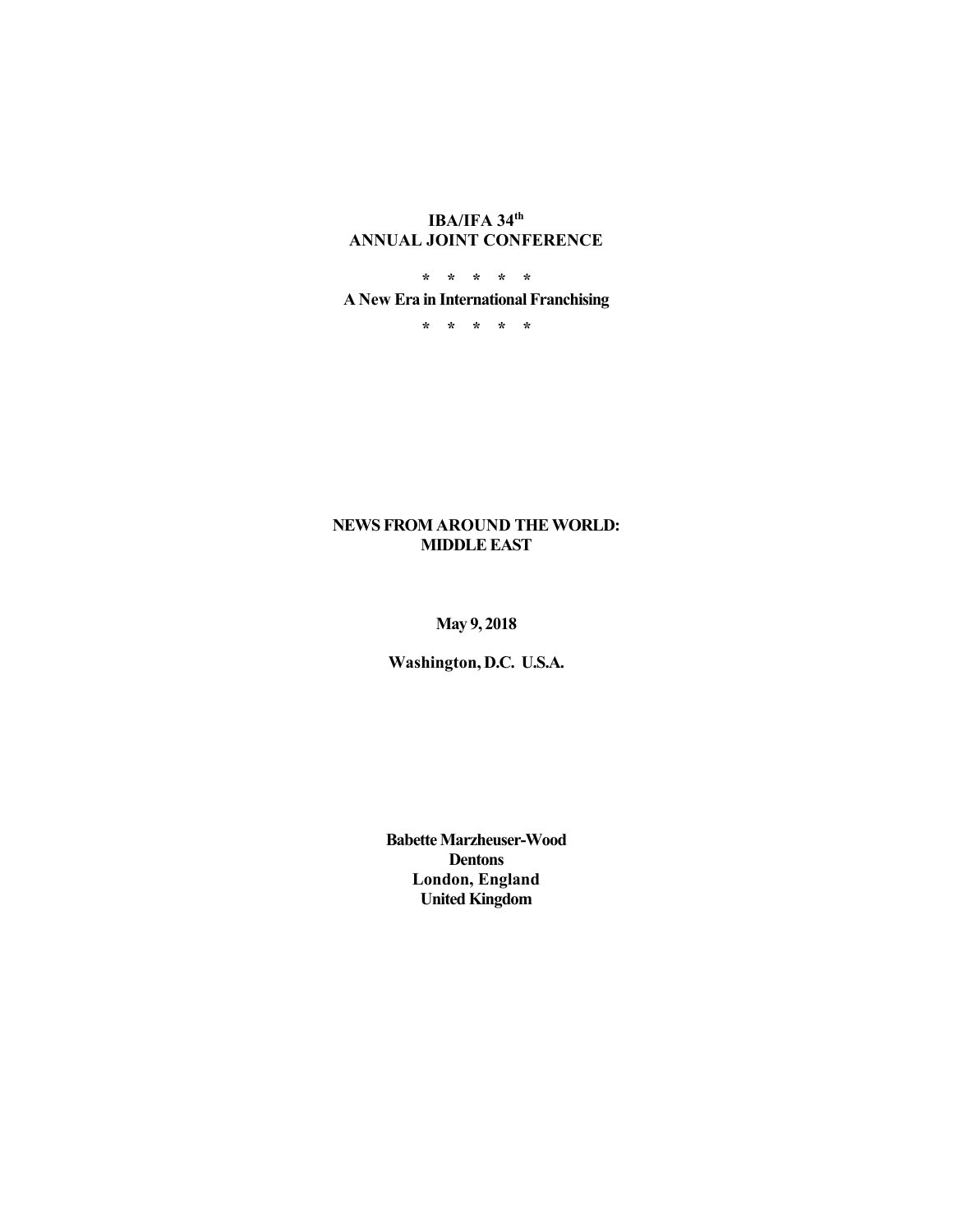In this paper I will look at recent developments relevant to franchising that have occurred in the Middle East. This concerns principally the application of commercial agency laws to franchising, a long standing area of concern for foreign franchisors. Where a franchisee has successfully registered as a commercial agent, they enjoy certain benefits including:

- Protection from termination and non-renewal;
- Compensation payable at the end of the contract; and
- Ability to prevent the appointment of another franchisee often through confiscation of imported products at customs

Generally, to benefit from the protections of the law the agency needs to meet three requirements:

- It needs to be exclusive:
- It needs to be registered; and
- Typically only 100% locally owned companies are able to make a registration.

Oman, Kuwait and Qatar have recently amended their commercial agency laws. The changes differ by country but all three countries have introduced a level of liberalization. Except for Oman, where the statutory right to claim compensation for termination has been abolished, franchisors need to continue to exercise great caution when faced with requests from franchisees to support an agency application. The UAE on the other hand has even taken a step back (in 2010) by removing the right of foreign franchisors to unilaterally apply to have registered franchisees removed from the register.

### *Oman*

There is good news for franchisors in Oman, which continues to liberalize its agency regime. The agency law of the Sultanate of Oman, which was originally introduced by Royal Decree 26/1977, was amended in 2014 with Royal Decree 34/2014. The original law contained typical agent protection provisions. In 1996 the law was first liberalized to allow for multiple agents appointed on a non-exclusive basis. The 2014 amendments abolished a number of agency protections.

- The first change involves abolishing mandatory compensation for registered agents and is excellent news for franchisors. Compensation is no longer expressly required by law. Franchisors and franchisees are now free to decide the terms of renewal and termination. Obviously, an agent can still make a claim for breach of contract. Somewhat unhelpfully the law provides that the courts shall decide all disputes between principals and agents and "may decide on appropriate compensation depending on commercial and local practices." This leaves some uncertainty hanging over the repeal of the previous law.
- The second change abolished the prohibition on the foreign principal from selling or distributing its goods or services itself or through a third party. As a consequence the registered agent no longer has rights to claim commission from parallel imports. Foreign franchisors can now sell their products directly to customers in the country, for example online.
- Finally, the import of goods, that are the subject matter of an agency dispute can no longer be banned by the Minister of Commerce & Industry. This relaxes the strangle hold registered agents previously had over principals such as franchisors and makes Oman the most liberal country in the GCC when it comes to the commercial agency regime. This change implements Oman's obligations as a WTO member not to place bars on the freedom of contractual trade.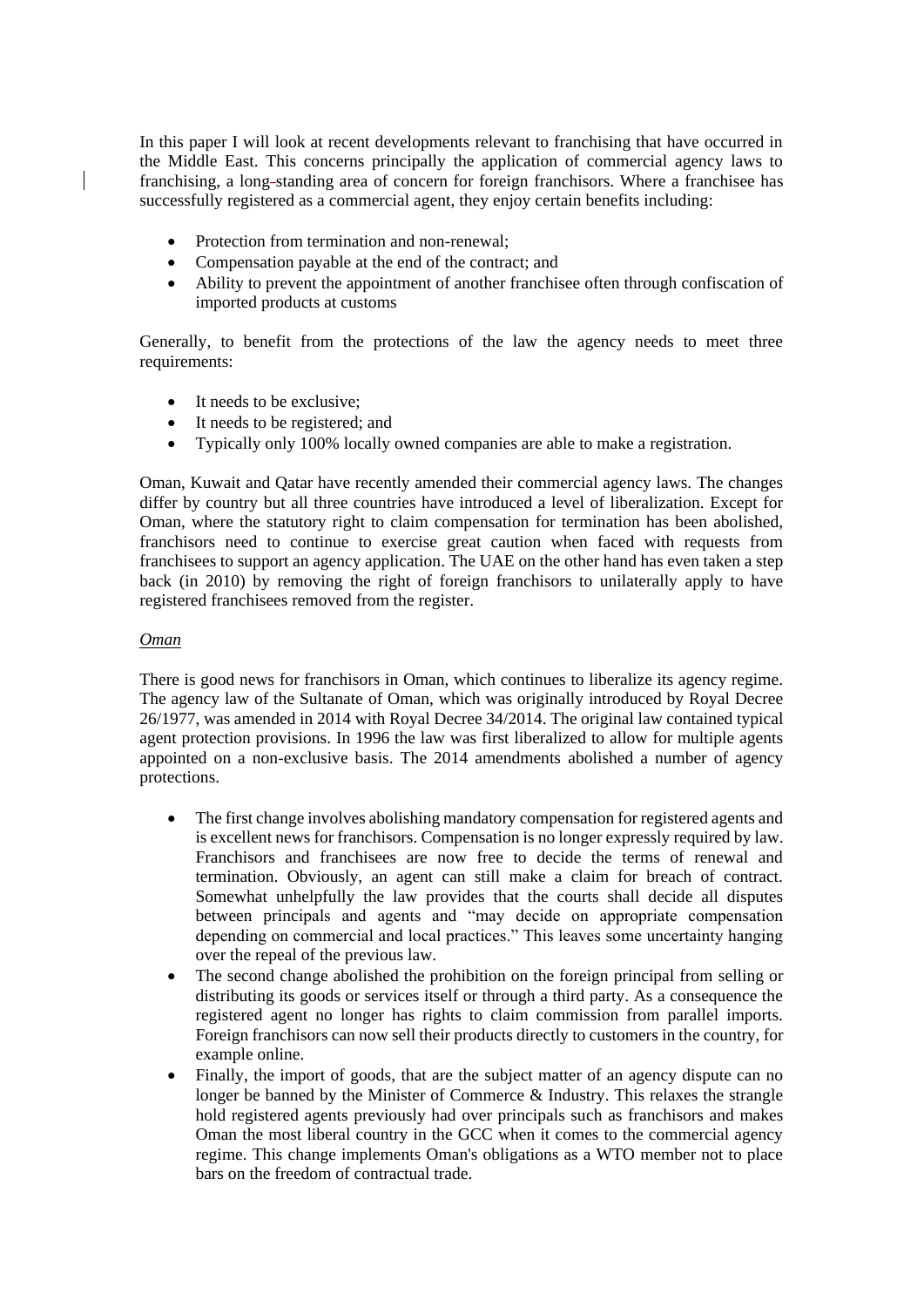### *Kuwait*

The State of Kuwait has one of the oldest commercial agency laws in the Gulf region. The original law dates back to 1964 (Law No. 36 of 1964). As of 13 March 2016 this law was replaced by a new Commercial Agency Law (Law No. 13 of 2016).

The law makes it clear that registered agents can be non-exclusive. This removes the monopoly previously held by registered agents. The original law was silent as to exclusivity, but in practice, it was common for the Ministry of Commerce and Industry to refuse to register more than one agent regardless of whether the contract was exclusive. The new law expressly states that the principal may appoint more than one agent. Franchises are expressly covered within the scope of the law. There often is uncertainty as to whether a franchisee is a commercial agent as the franchisee does not typically sell goods and service on behalf of and for the account of the franchisor as its principal. The new law clarifies that franchise agreement may be registered as commercial agency agreements. Registered agents cannot block the import of goods. Previously, registered agents had the right to stop imports by other persons. They often actively used customs authorities to stop shipments. The new law clarifies that any local company may import goods and services regardless of whether there is a registered and exclusive agent for such goods and services.

The agency law does not contain an express provision for compensation upon termination. However, agents can make a claim for compensation under the commercial code.

Only registered agents enjoy protection. However, the law makes registration mandatory and provides that an unregistered agency is not valid and no claim can be brought pursuant to an unregistered agency agreement. This may have been intended to prevent compensation claims by unregistered agents but it can also be read to mean that franchise agreements that have not been registered are not enforceable. The new commercial agency law makes it clear that only commercial agencies registered with the Ministry of Commerce and Industry will be protected. It remains to be seen whether unregistered agents will no longer be permitted to bring claims. Under the old regime the law contained a comparable provision, but the Kuwaiti courts allowed claims from unregistered agents under the commercial code, which does not contain a registration requirement.

### *Qatar*

A new law was passed in 2016 amending the original commercial agency law which dates back to 2002. The amendment introduced three major changes.

Distributors are expressly afforded the protection of the law. This can capture franchise agreements that involve the sale of the franchisor's products by the franchisee. Before the amendment, the Commercial Agency Law and its protection applied only to commercial agents, but not to distributors. However, protection and registration is still limited to exclusive arrangements. An exclusive franchisee that is similar to a product in that it sells the franchisor's products and services is likely to be protected.

Certain goods may be exempted: The Council of Ministers may exempt certain goods and services from the application of the law. Franchisors should check the list of exempted goods to see if they benefit from it.

Similar to Oman and Kuwait, there will be no more commission for parallel imports: Before the amendment, the law provided that the registered agent could claim commission on sales by other importers. This provision was deleted.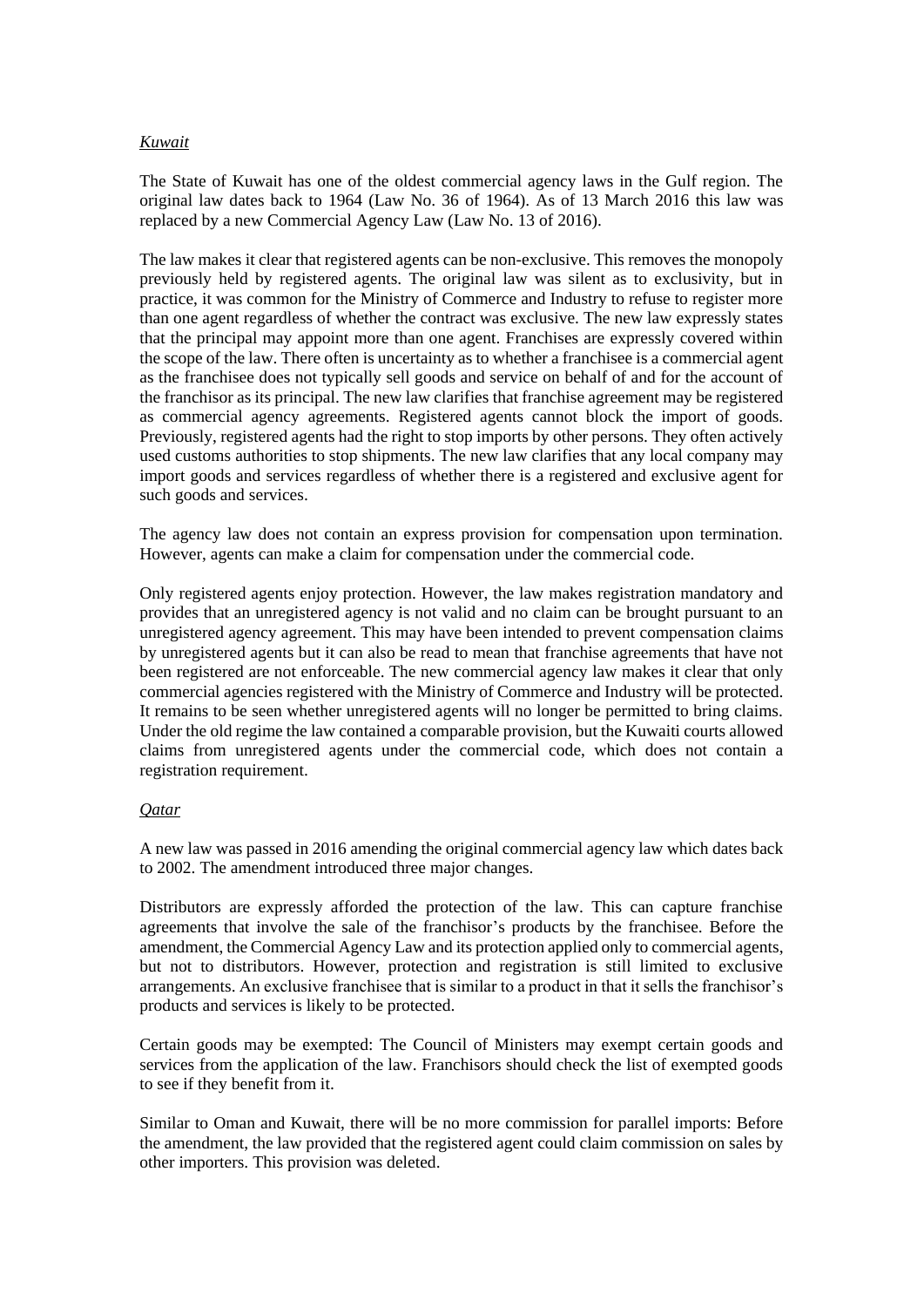Unfortunately the right to claim compensation for termination or non-renewal remains.

### *The UAE Commercial Agencies Law<sup>1</sup>*

<u>.</u>

Federal Law No. 18 of 1981 on the organisation of Commercial Agencies (as amended in 1988 and further amended in 2006 and 2010) regulates the rights of Commercial agents in the UAE. The law has potential application not only to what would be considered as agency agreements in many foreign jurisdictions but also to franchise agreements.

The Commercial Agencies Law only applies to contracts that are registered with the UAE Federal Ministry of Economy. In order for a contract to qualify for registration with the Ministry the franchisee must be a UAE national or an entity that is wholly owned by UAE nationals. The franchise agreement must grant exclusivity over all or a part of the UAE and the franchise agreement must be notarized.

Franchisees may argue that the franchise agreement needs to be registered with the Ministry to be legally valid. This is not correct. There are many franchise agreements in the UAE that have been entered into between foreign franchisors and local limited liability companies including companies that are not 100% owned by UAE nationals or that are non-exclusive which are valid arrangements notwithstanding that they do not qualify for registration with the Ministry. Even franchise agreements, which meet the qualifying criteria for registration do not have to be registered and a well advised franchisor will resist any request for such registration. However, it is not unheard of that a franchisee may later approach the UAE courts for an order that the agreement be registered in order to obtain the protections offered by registration. Unregistered arrangements are governed by the UAE Civil Code and the UAE Commercial Transactions Law. In general terms, these laws recognize the right of parties to contract with each other on such terms as they may agree including under foreign governing law.

If an agreement has been successfully registered the main consequences of registration are:

- 1. The agreement cannot be terminated by the franchisor without "just cause" even if the franchisor has a clear contractual right to terminate in the franchise agreement itself;
- 2. The franchisee can prevent parallel imports for the products in respect of which it is a registered agent;
- 3. The franchisee may be entitled to compensation upon termination or non-renewal; and
- 4. Any disputes are subject to local law and can be brought by the franchisee before the UAE courts.

There is much uncertainty as to what it needed to establish "just cause". For example the franchisor could argue that repeated material breaches of the terms of the franchise agreement or the breach of restrictive covenants in the franchise agreement amount to just cause. The ability of the franchisee to block imports puts a registered franchisee in an extremely strong negotiating position in the event that a franchisor wants to terminate an agreement and appoint a replacement franchisee. Removing a registered franchisee through the court system can take up to 3 years. The level of compensation payable is based on a number of factors including the performance of the franchisee, how long the arrangement has been in place and whether the expenditure incurred by franchisee in establishing the franchised business.

Attempts to liberalise the regime have been unsuccessful. The UAE Commercial Agencies Law was amended in 2006 to make it less protectionist by inter alia allowing principals to unilaterally deregister fixed term registered agreements upon the expiry of their term. However, in 2010 the UAE reverted to the prior position by removing the right of principals to de-register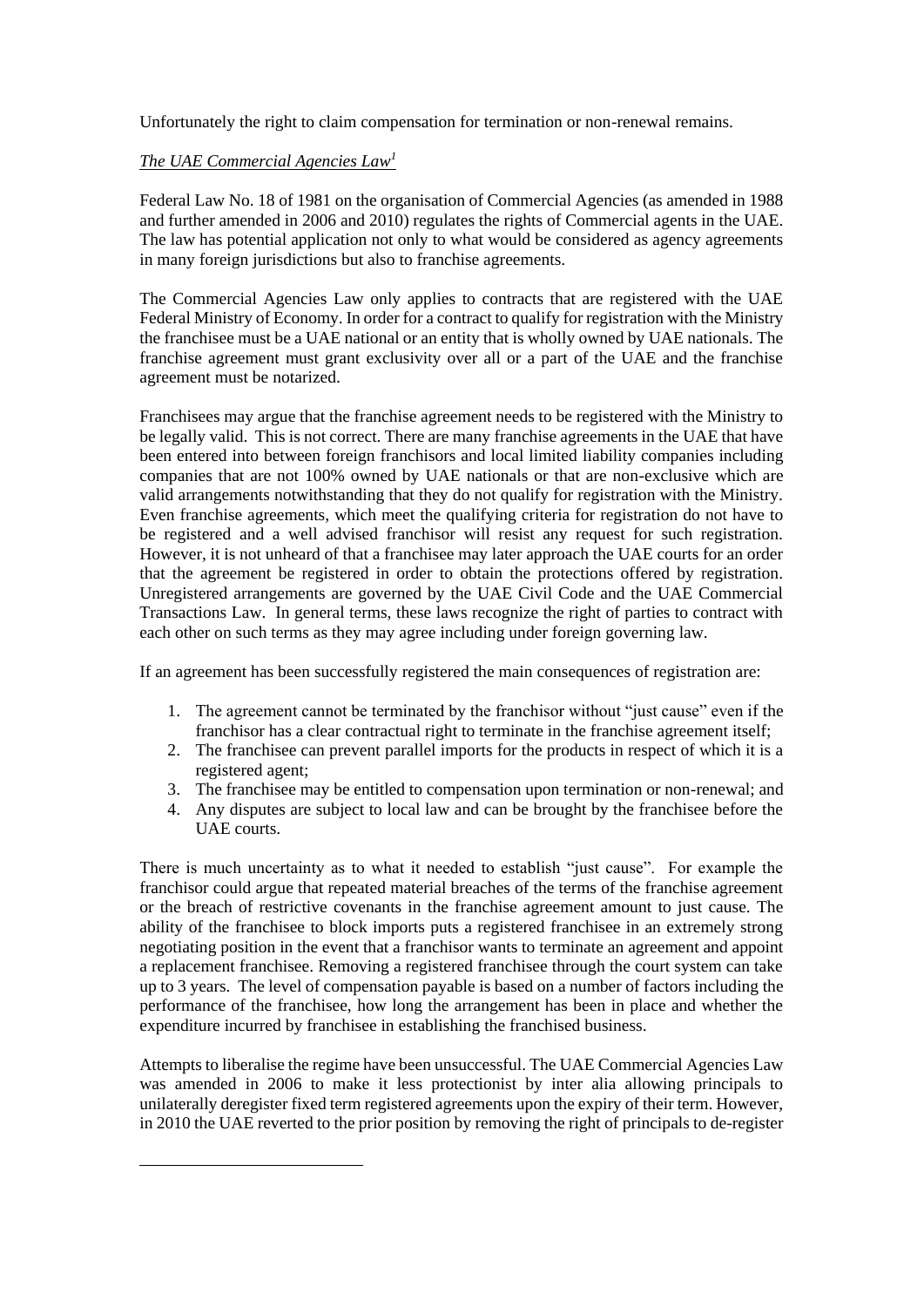agents. The old commercial agencies committee has also been reactivated and franchisors will again be forced to apply to the committee to remove a registered agent.

### *Potentially Relaxation of Foreign ownership restrictions in the UAE*

A local majority shareholding is required to obtain a trade license and to enter into a lease for real estate. As a rule only a company that has 51 per cent UAE national shareholding or 100 per cent GCC shareholding can obtain a retail trade license. Various trust and nominee structures are in use to circumvent these restrictions but it is not clear if these are enforceable. There is a significant risk that a UAE court may consider such agreements circumvention of UAE foreign ownership restrictions and as a breach of Law on Combating of Commercial Concealment which makes the practice of enabling foreign nationals to trade in areas that are reserved to UAE nationals a criminal offence. The new Companies Law will enable foreign ownership of up to 100 per cent in some areas. This may enable those brands that are reluctant franchisors to restructure their arrangements in the UAE.

### *Introduction of VAT in the UAE*

VAT at a rate of 5 % has been introduced in the UAE with effect from 1 January 2018. Current practice suggests that VAT is being added to absolutely everything. Very few supplies are exempt or zero-rated. Franchisors should assume that VAT will apply to all their products and services. Franchise fee and product supplies will attract VAT at a rate of 5 %. The VAT will be payable by the Franchisee under a reverse charge regime. Problems arise where the franchisor has assumed that the UAE is a zero tax country and the franchise agreement does not specify who will bear the cost of VAT. Where the contract is silent the franchisee will argue that the franchisor has to absorb the VAT. To deal with this potential gap, the UAE law had allowed suppliers to serve a VAT notice on their UAE customers and franchisees requiring them to start paying VAT. However, such notices should have been given by 1 January 2018, so where the franchisor has not served a notice and the contract is silent it may have to absorb the VAT.

# *Saudi Arabia proposed new Franchise Law<sup>2</sup>*

<u>.</u>

The Saudi authorities have recently released a draft franchise law (the "Draft Law") to govern the franchising relationship in Saudi Arabia and to replace the current franchising regime that has existed since 1962.

The Commercial Agency Law ("CAL") enacted by Saudi Arabia Royal Decree No. M/11/1382, dated 20/02/1382 H., corresponding to 22/7/1962G and its Implementing Regulations ("IRs") issued under Saudi Arabia Ministerial Decision No. 1897/1401, dated 24/05/1401 were enacted broadly to govern any principal-agent commercial relationship in Saudi Arabia, including distributors, retailers, and any party providing, representing, or otherwise overseeing the distribution of another party's goods in the Kingdom such as franchisees. Thus, along with general uncodified Sharia principles and rules of contract, the CAL and IRs have been the sole set of statutory rules governing the franchise relationship in Saudi Arabia. When the CAL was enacted, however, franchising was not a significant part of the economy. Thirty years later, franchising was officially brought under the umbrella of the CAL and IRs by virtue of Saudi Arabia Ministerial Order No. 1013/1412<sup>3</sup>The CAL and IRs, like most Saudi statutory law, are drafted broadly and generally, leaving room for flexibility and interpretation, perhaps due to business-friendly Sharia principles which seek to uphold freedom of contract between

<sup>&</sup>lt;sup>2</sup> Thanks to Jonathan Burns from our Saudi Arabian office for his detailed analysis and translation of the draft law

<sup>3</sup> [Saudi Arabia Ministerial Order No.1013/1412, issued 17/09/1412 H., corresponding to March 22, 1992G.].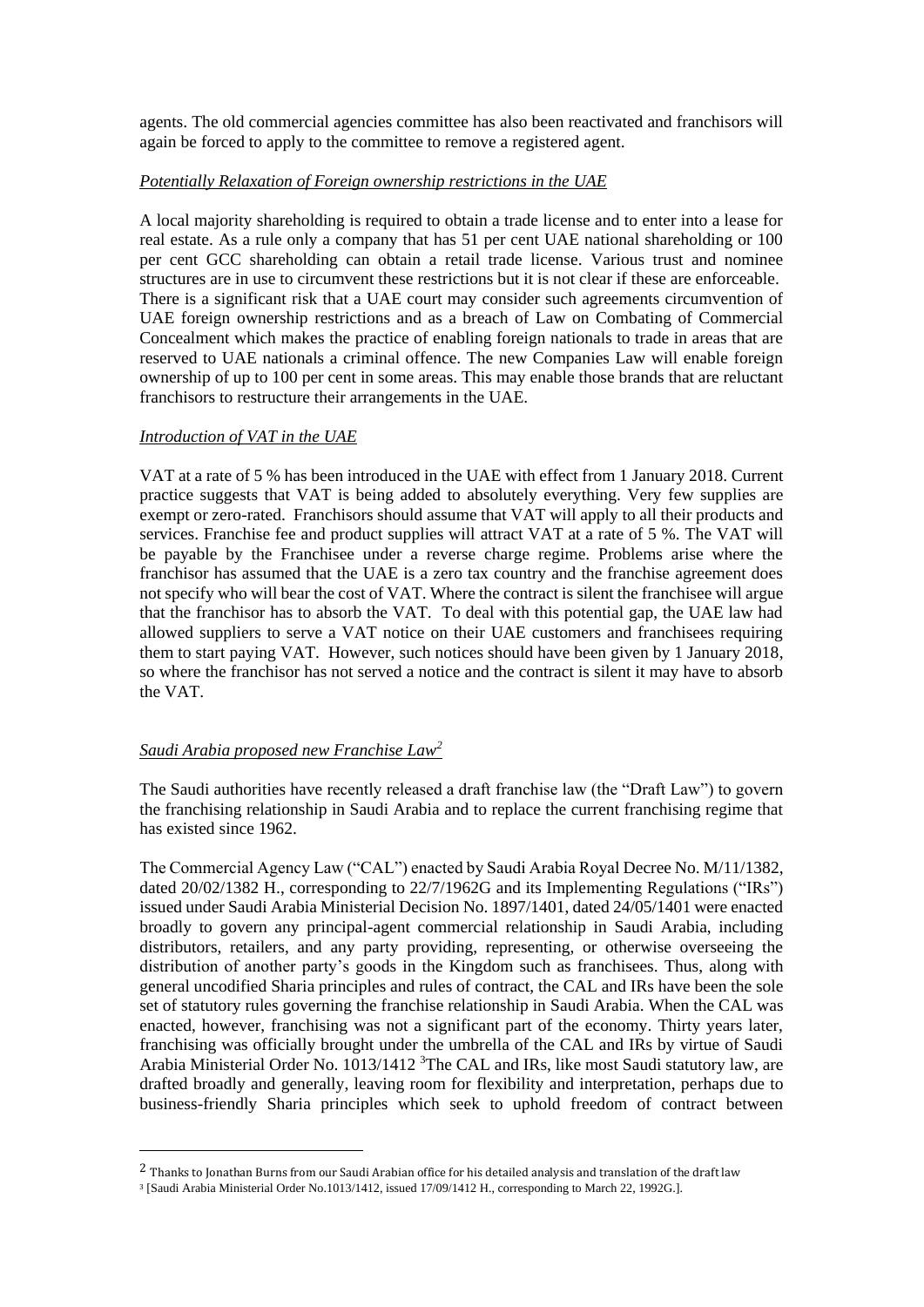competent parties. The most significant rules created by the CAL and IRs pertain to nationalisation and registration.

- First, only Saudi Arabian nationals may serve as commercial agents in Saudi Arabia.
- Second, a commercial agent must be registered at the Commercial Agents<sup>4</sup>.

The duty to register lies solely on the Saudi commercial agent although the foreign principal's cooperation is required in order to have the agency agreement properly notarised, legalised, and consularised. Failure to register does not render the agency agreement unenforceable against the agent in Saudi Arabia, but it does subject the agent to potential fines and penalties <sup>5</sup>although it is rare that these are enforced. Thus, most parties agree to keep their relationship unregistered because, among other reasons, the process of registering and de-registering is not worth the effort. Otherwise, Saudi Arabian law does not provide any specific statutory protections to franchisors or franchisees as in many other jurisdictions.

### *The Draft Franchise Law*

On 1 January 2017, the Draft Law was released for public comments for a period of 25 days. While the status of the Draft Law is not yet known, its entry into force provision states that it will enter into force 180 days after the date of its publication in the Official Gazette. The Draft Law is a clear set of rules governing franchising operations and consists of a succinct 34 articles. However, its provisions (if adopted) would mark a sweeping change to Saudi Arabia's existing franchising legal framework. Whereas the CAL and IRs are drafted broadly and generally and with little statutory protections, governmental involvement, or oversight, the Draft Law provides for substantially more default and mandatory principles, as well as a significant increase in the government's regulatory oversight of the franchise relationship. It is interesting to note that nowhere in the Draft Law is the role of franchisee limited to Saudi Arabian nationals only, as is the case under the CAL and IRs. Rather, "Franchisee" is defined as "any natural or legal person authorised to engage in the business of franchising in the Kingdom." In addition, Saudi Arabia's foreign investment Negatives List <sup>6</sup>(a list of commercial activities that are banned to any foreign investment and, thus, may only be performed by Saudi nationals or wholly Saudi-owned companies) does not specifically mention franchising as a blacklisted activity. Thus, the door has ostensibly been opened to allow foreign investors to operate as franchisees in Saudi Arabia.

### *Registration Process*

Whereas under the CAL and IRs the Saudi commercial agent was responsible for registering the agency at the CAR, the Draft Law shifts this burden to the franchisor. However, in addition to shifting the burden to the franchisor, the Draft Law also adds additional registration burdens. Namely, the franchisor must also register in Saudi Arabia any trademarks that will be used in the franchise business. Given that trade mark registration in Saudi Arabia is an expensive and time consuming process, this is bad new for franchisors and could slow down many franchise deals. The franchisor must register the franchise agreement and a Disclosure Document with the MOCI prior to execution, which must be supported by further documentation, including evidence of the registration of any trademarks used in the franchise business. If there is ever a "substantial change"<sup>7</sup> in the franchise relationship, the franchisor is further required to register a statement of such changes and a new Disclosure Document with the MOCI. Finally, it is

<u>.</u>

<sup>4</sup> Registry ("CAR") at the Ministry of Commerce and Investment ("MOCI") [Ibid., Art. 3; supra note 3 at Art. 6.]

<sup>&</sup>lt;sup>5</sup> [Ibid., Art. 4; supra note 3 at Art. 20.]-

<sup>6</sup> [SAGIA Business Center,

ttps://sagia.gov.sa//en/InvestorServices/InvestorLibrary/SubCategory\_Library/Business\_not\_permitted.pdf.]

<sup>7</sup> ["Substantial change" is defined as: any change in information or circumstances that may reasonably have a substantial negative impact on the value of the franchise business or on the decision of the franchisee to enter into the franchise agreement., ibid., Art. 1.]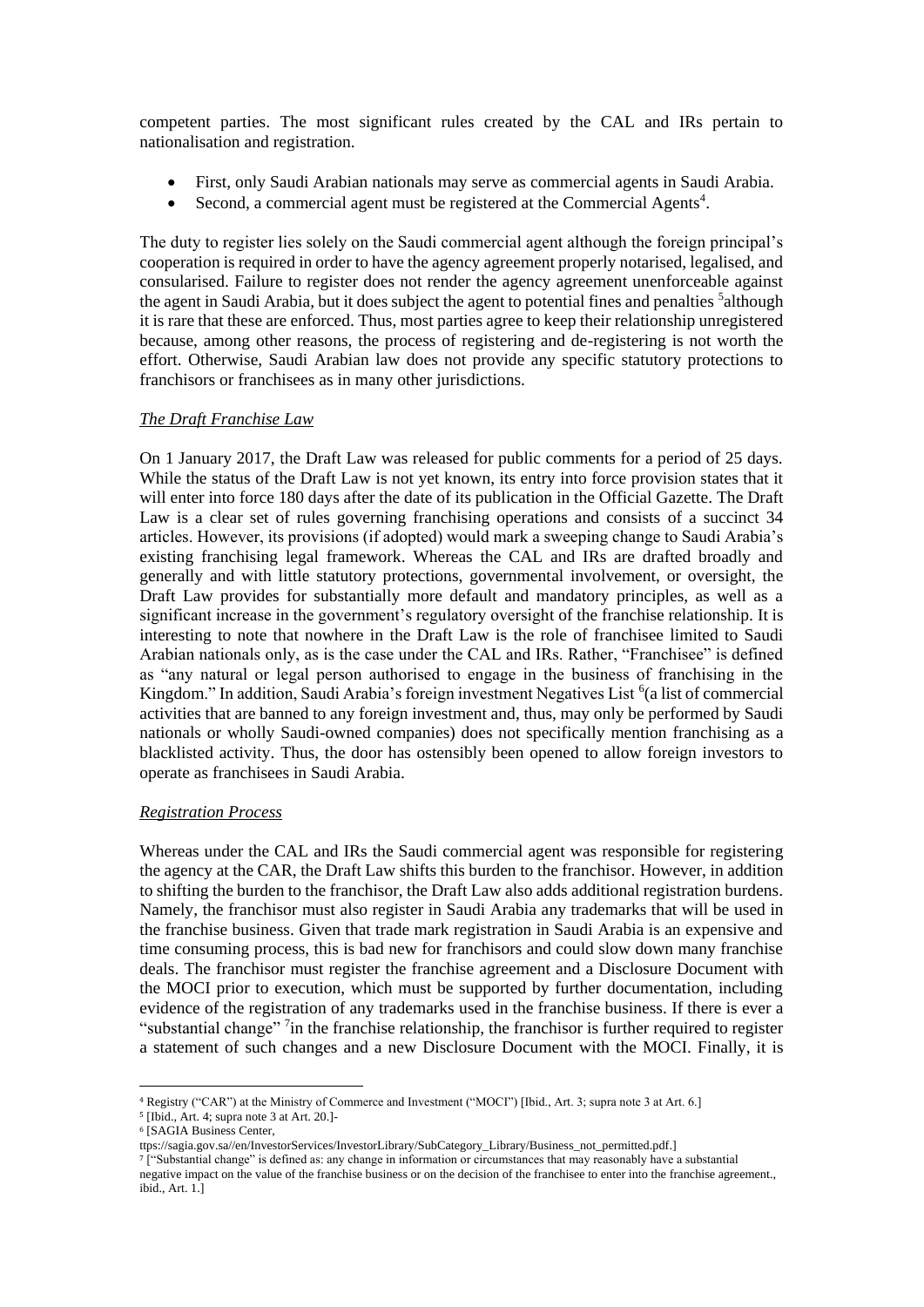important to note that all documents provided to the MOCI in the registration process must be drawn up in Arabic.

Under current Saudi Arabian law commercial agency, franchise agreements and distribution agreement are treated the same. The Draft Law recognizes the unique nature of the franchise relationship and that it is different from the agency and distribution models. Franchising is defined as:

*"….any arrangement under which a Franchisor grants to a Franchisee, for monetary or nonmonetary consideration, the right to operate a franchise business for the Franchisee's own account, including the provision to the Franchisee of technical knowhow and training as well as determination of the method of operation by the Franchisee of the franchise business in association with the trademark of the Franchisor or of the licensor granting the Franchisor the right to use the same."*

### *A New 2+1 Rule!*

Saudi Arabia appears to follow the lead of China in formalizing the level of business experience that a franchisor must have with their system before they may grant franchises to others. In order to have a valid franchise, the franchise concept must have been carried out by at least two companies in at least two locations for a period of at least one year. This certainly has a familiar sound and it will be interesting to see how this rule will be applied once it has come into force.

#### *Disclosure Document*

The Draft Law makes several references to a Disclosure Document, which the franchisor must provide to both the MOCI and the franchisee prior to executing the franchise agreement. In addition, in the event of any "substantial change" in the franchise relationship, an updated Disclosure Document must be provided to both the MOCI and the franchisee. The Draft Law does not specify in detail what disclosures must be made by the franchisor in the Disclosure Document, but only states that subsequent implementing regulations shall set out the requirements. It appears that one item that must be included in the Disclosure Document pertains to past or anticipated financial performance of the franchise business. All earning claims must be based on certain reasonable assumptions in accordance with further requirements set out in the Draft Law and carry a prominent warning. Without the required detail it is possible that the authority would reject the registration.

### *Minimum Content*

The franchise agreement must include the typical minimum content such as obligations on the franchisor to provide training, technical and marketing expertise to the franchisee. As regards a central marketing fund the law requires that the franchisor must deposit such monies into an "independent bank account" and provide a yearly statement of such sums to the franchisee.The geographical exclusivity of the franchisee is a default rule under the Draft Law. Thus, unless agreed otherwise by the parties in writing, the franchisor shall not set up a competing business in the franchisee's territory designated in the franchise agreement or license any other franchisee to do so. The franchisor may not object to a change in control of the franchisee except on "reasonable" grounds Further, the franchise agreement must describe any restrictions on the franchisee's ability to assign any of its rights to a third party. Thus, it can be assumed that the franchisor may not completely forbid assignment to a third. The Draft Law does not describe any notification obligations on the franchisee if a change of control or assignment occurs, but presumably the parties would include this in the franchise agreement. In that regard, the franchisor must object to the franchisee's notice of a change in control or proposed assignment within 60 days and, if no objection is given, the franchisor's consent will be implied.